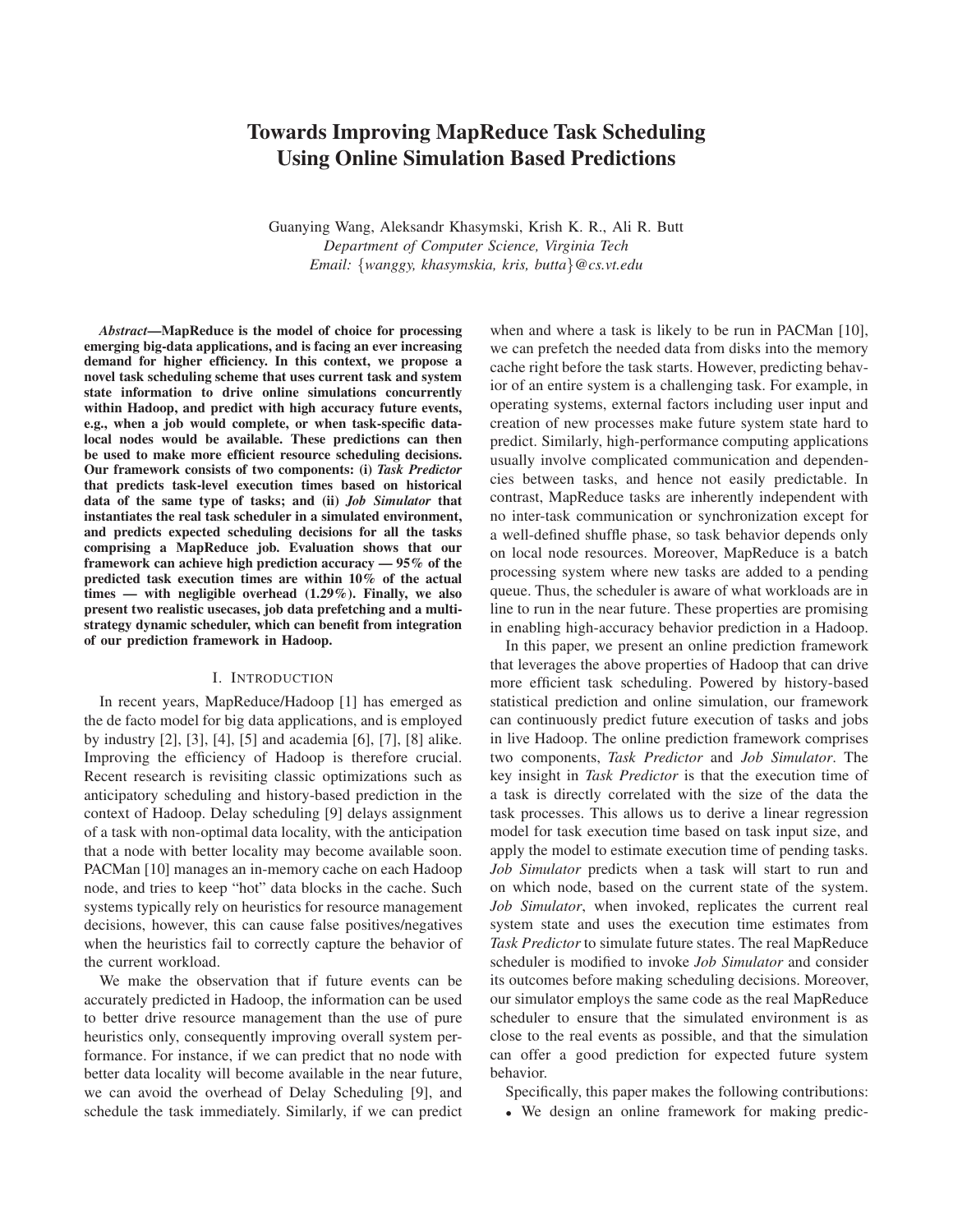

Figure 1. Task execution time versus data size for representative Hadoop applications.

tions based on real-time state of a Hadoop system. The framework provides a basis for designing more advanced prediction algorithms and simulations.

- We develop a simulation engine that can predict task scheduler decisions that will be made in the near future, and leverage this information to derive more efficient scheduling decisions.
- We implement the online prediction framework as a patch for Hadoop release 0.20.203.0. We intend to release the patch to the community to enable further research in efficient MapReduce Systems.
- We evaluate our framework using representative applications and show that it achieves high prediction accuracy — 95% of the predicted task execution times are within 10% of the actual times — with negligible overhead (1.29%).

#### II. ONLINE SIMULATION FRAMEWORK

In this section, we present the main components of our online simulation framework. We first describe the basis for our task execution time predictions, followed by how we utilize this information to simulate the system and predict when and where a particular task will be scheduled.

#### *A. Estimating Task Execution Time Using Linear Regression*

Our main objective is to predict the execution time for an entire job. However, since jobs in Hadoop comprise of one or more tasks, we first focus on predicting the execution time for individual tasks making up a job.

Empirical observation and intuition suggest that the total computation and I/O time for a MapReduce task is correlated with the input data size of the task. To better understand this relationship, we run a set of representative MapReduce applications [11] with varying input data size and observe the resulting execution time. For this purpose, we use a single worker node configured with one map slot and one reduce slot to eliminate the effect of any parallelization. We also configured MapReduce to start running reduce tasks only after all map tasks have finished, which ensures that only one task is running on a given node at any time. For each application, we create jobs to process 50 different data sizes. The results of this study are shown in data size versus execution time plots in Figure 1. Each data point on the graphs shows the average execution time and standard deviation observed for tasks with a given data size.

We observe that most jobs show linear correlation between data size and task execution time. In some jobs, all associated tasks have similar input data sizes and corresponding execution times. One notable difference is observed for (c) TeraSort map, where the result shows two different linear correlations, one occurring for input data size below 27 MB (approximately) and the other above that. The reason is that in a job such as TeraSort that involves both map and reduce phases, when input data size is less than a threshold, 27 MB for our test, a map task can write to a single output file and no merge is necessary. Whereas when input data size is larger than the threshold, the map task must write to multiple files, and later merge the results. This produces the different patterns as observed in the graph. The threshold may vary for different jobs and tasks, but the pattern is expected to be similar for map-reduce phase jobs.

*Implementation of Task Predictor:* Based on the above observations, we predict execution time of a task using information about previously finished tasks of the same type. We develop *Task Predictor* to first derive a performance model from tasks that have already finished, and then apply the model to predict execution time of new tasks. *Task Predictor* observes data sizes and corresponding execution times for all previous tasks of a particular type, and uses linear regression to determine the correlation between them. With the determined correlation model, we can then predict execution time of a task of the same type using its input data size.

*Limitations:* A limitation of *Task Predictor* is that it must have observed the complete execution of a type of task before it can reasonably predict the execution time for a new task of the type. If *Task Predictor* encounters a task it has not observed before, it simply estimates the execution time based on the input size of the task and a pre-specified default value. Such prediction may not be very accurate, but serves as a starting point, which is then refined when the same type of task is encountered on its next occurrences.

Also note that although we use a linear regression model based on input data size in our current implementation of *Task Predictor*, our framework can easily incorporate more complex models, such as those presented in [12], [7], [8].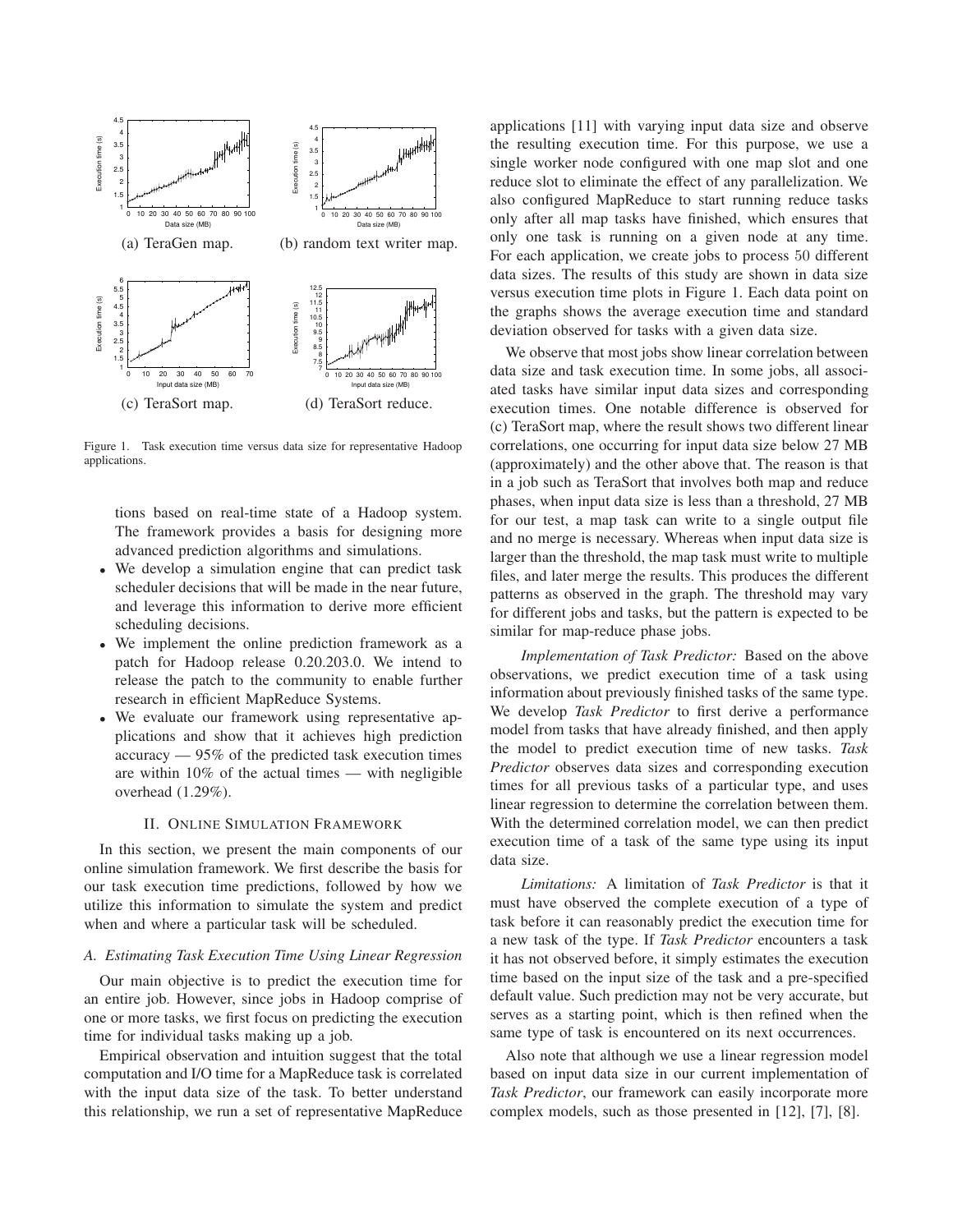**Algorithm 1** Pseudo code for *Job Simulator* driving engine.

**while** queue is not empty AND not all jobs have finished **do**  $event \leftarrow$  next event in the queue advance virtual clock to when event occurs **if** event is a heartbeat event **then** *SimTT* prepare a status update *SimTT* calls *SimJT*.heartbeat() *SimJT* processes the heartbeat *SimJT* actions ← actions for *SimTT*  $SimJT$  response  $\leftarrow$  a heartbeat response with actions *SimJT* send response back to *SimTT SimTT*.performActions() **else if** event is a task finish event **then** *SimTT* mark task as COMPLETED **if** a map task finishes **then**  $SimTT$  map  $slots \leftarrow map\_slots + 1$ **else if** a reduce task finishes **then**  $SimTT$   $reduce\_ slots \leftarrow reduce\_ slots + 1$ **end if end if end while**

#### *B. Predicting Job Schedules*

Once we have obtained estimated task execution times, we use them to predict tasks scheduling decisions for the execution of an entire job as follows. We design a realistic simulator, *Job Simulator*, that captures all the information used by Hadoop task scheduler, instantiates the same task scheduler code in the simulated environment as that used for the real scheduling, and drives a simulation to mimic the scheduling decisions that are likely to occur in the real system given the current state. By speeding up virtual time, *Job Simulator* provides a prescient look of how the system will behave in the near future if the scheduler were to continue its course with the currently batched jobs. This also allows *Job Simulator* to predict when and where particular tasks would be scheduled. The real scheduler can then use the predicted information from *Job Simulator* to make more efficient decisions if needed. Finally, *Job Simulator* is updated periodically and the above process is repeated.

A dedicated thread in the Hadoop *JobTracker* process is added to run *Job Simulator*. First, we take a snapshot of the current status of *JobTracker* and instantiate a simulated *JobTracker* and task scheduler component, *SimJT*, in *Job Simulator*. *SimJT* contains replicated information for each running job, tasks in each job, running tasks, etc., from the real *JobTracker*. We also instantiate a simulated *TaskTracker* object (*SimTT*) in *Job Simulator* for each *TaskTracker* that is active in the real system at the time when the current round of simulation started. Figure 2 shows the architecture of *Job*



Figure 2. Overview of *Job Simulator* architecture.

*Simulator*. *JobTracker* and task scheduler in *Job Simulator* both run the same code as their counterparts in the real system. *SimTT*s are simulated objects that are controlled by a discrete event simulator engine. *SimTT*s communicate with *SimJT*, similar to how *TaskTracker*s communicate with the *JobTracker*. One challenge we faced was that the original *JobTracker* code only works with physical time, but *SimJT* had to run with virtual time during the simulations. We refactored the *JobTracker* code to make it compatible with both physical and virtual time, thus enabling the use of the same code directly within *SimJT*. The simulation engine maintains a priority event queue sorted by the virtual time when each event is scheduled to occur. The engine advances the virtual time to the point when the next event in the queue will occur and processes the event. During the processing, more events can be inserted into the queue as events that will occur in the virtual future. The engine repeats the process until the queue is empty, or in our case, when all jobs in the system are completed.

Algorithm 1 shows the pseudo code for the simulation engine. We currently implement two types of events: a heartbeat event and a task finish event. On receiving a heartbeat from *SimJT*, the associated *SimTT* creates an up-to-date status and sends a heartbeat message to *SimJT*. *SimJT* processes heartbeat messages, calls the task scheduler to make scheduling decisions if necessary, and returns a heartbeat response with actions to the *SimTT*. *SimTT* then performs the actions such as, a launch-map-task action, or a all-maps-completed action (to launch a reduce task). The processing of a heartbeat response message is done after *SimTT* has processed all actions requested in the message. On a task finish, *SimTT* simply marks the task as COMPLETED and frees the slots occupied by the task. The engine then moves on to process the next event in the queue. The procedure is repeated until all jobs in the simulation complete. To avoid using too much resources on the physical machine, each simulation stops after a long enough virtual period (default 1 hour) has elapsed, typically within about 10 seconds in physical time. This amount of simulation is sufficient, as status of the real system may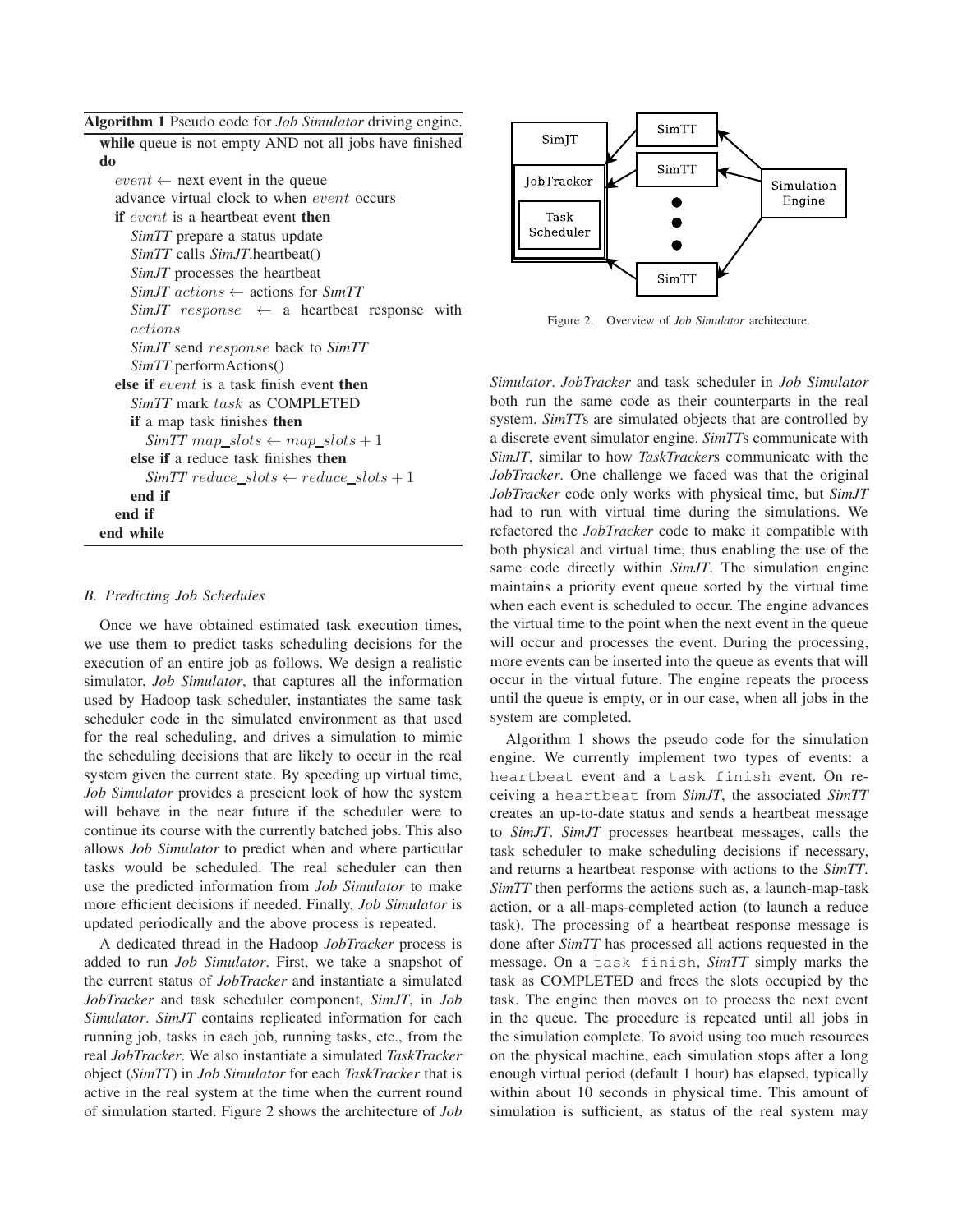change due to newly submitted jobs, machine failure or recovery, random noise, etc. Running the simulation for any longer will likely result in it diverging significantly from the actual system behavior.

*Predictions Based on Online Simulation: Job Simulator* can predict each scheduling decision to be made by the task scheduler. If the virtualized environment supplied to the task scheduler mimics the real environment, the task scheduler will make the same scheduling decision in simulation as it will in the real system with high accuracy since the simulation implements the same code as the real system. Every decision is valuable information, and can be used to improve overall system performance. When all tasks of a job finish in the simulation, we can predict the total job finish time as well as the start and finish time of all of its tasks.

The simulator engine drives *SimTT*, which in turn calls *SimJT* and the task scheduler on a heartbeat. The engine and *SimTT* can be viewed as a virtualized environment, which surrounds *SimJT* and the task scheduler, as if *Job-Tracker* and task scheduler are running in a real system. Furthermore, since we do not modify the existing task scheduler code, *Job Simulator* is compatible with any deterministic task scheduler. To make a task scheduler compatible with our *Job Simulator*, the scheduler must implement a copy() method to create a new task scheduler object that is a snapshot of itself and the scheduler must support virtual time. We have ported the default JobQueueTaskScheduler and Fair Scheduler (naive fair scheduler as discussed in [9]) to work with *Job Simulator*.

*Limitation:* One limitation of *Job Simulator* is that it can predict the execution time only of the jobs that are submitted when the simulation starts. In contrast to real Hadoop, *Job Simulator* does not have a job client, and no new jobs can be added during a simulation run. However, this is not a problem since the simulation is rerun periodically and new jobs can be captured in the next round. *Job Simulator* also cannot predict hardware and network failures. In every simulation, all jobs are simulated with the assumption of no failure. When a failure does occur in the real system, we rely on the subsequent simulation runs to include the failure and simulate its impact. This is also not a major hurdle, as the simulation can be re-invoked soon after the system recovers, and *Job Simulator* will quickly adapt to the new system state.

*Performance Impact of Job Simulator:* In order to be practically useful, the simulation time must not be longer than the interval between two simulations executions. In a large cluster, *JobTracker* might be too busy running simulations and not be able to keep up with heartbeat messages from *TaskTracker*s. In order to minimize performance impact on the *JobTracker*, *Job Simulator* can be separated from *JobTracker* as a stand-alone process or even run on another node. The new *Job Simulator* process can communicate with *JobTracker* to get status update and send simulation results via periodical heartbeat messages. Thus, *Job Simulator* process will minimize the overhead on *JobTracker* process, and utilize processing power of multi-core processors or even processing power of another node.

### III. EVALUATION

We have implemented the online prediction framework including both *Task Predictor* and *Job Simulator* as a patch for Apache Hadoop release 0.20.203.0 in about 6000 lines of code. In this section, we evaluate the prediction accuracy of *Task Predictor* and *Job Simulator* under two schedulers: JobQueueTaskScheduler (the default Hadoop FCFS scheduler) and Fair Scheduler [9]. We also investigate the performance impact of our approach on *JobTracker*.

We conducted our experiments on a small cluster with 1 *JobTracker* and 3 *TaskTracker*s. Nodes are connected via a 1000 Mbps link. Each *TaskTracker* is configured with 2 map and 2 reduce slots. We configured MapReduce to launch reduce tasks only after all map tasks have finished. Speculative execution is turned off.

#### *A. Prediction Accuracy of Task Predictor*

In the first set of tests, we evaluate the accuracy of *Task Predictor*'s task execution time predictions. We run a workload with 10 grep jobs and 10 word-count jobs, and record the predicted and actual execution time for each associated task. The jobs are submitted together in the beginning of the test. We run the same 20-job workload twice, first for training, and then for the testing. *Job Simulator* is turned off in this experiment. We run the same experiment under both FCFS scheduler and Fair Scheduler.

*Map tasks:* The results for map tasks under the studied schedulers are shown in Figure 3 and 4. The graphs show normalized error expressed as percentage of predicted execution time against actual execution time of a task. A positive error means that a predicted value is larger than the actual value, while a negative error means that the predicted value is smaller. The predictions are ordered by the order in which each task finished as observed in the Hadoop task log. Overall, we observe that 95% of the predictions are within 10% of the actual measurements, and 75% of all errors are within 5% of real execution time. These results are promising in the showing the efficacy of our approach.

*Reduce tasks:* Prediction accuracy of our approach for reduce tasks under the two schedulers also sees high accuracy, 95% of all prediction errors are within 10% of actual measurements. We observe few significant outliers, e.g., a task running for 3 seconds predicted to run for 7.8 seconds. We believe that such outliers can be reduced with more training that is possible in a long running scheduler with much more historic information. Moreover, given high accuracy for most of the tasks, we expect the impact of such missed predictions to be small.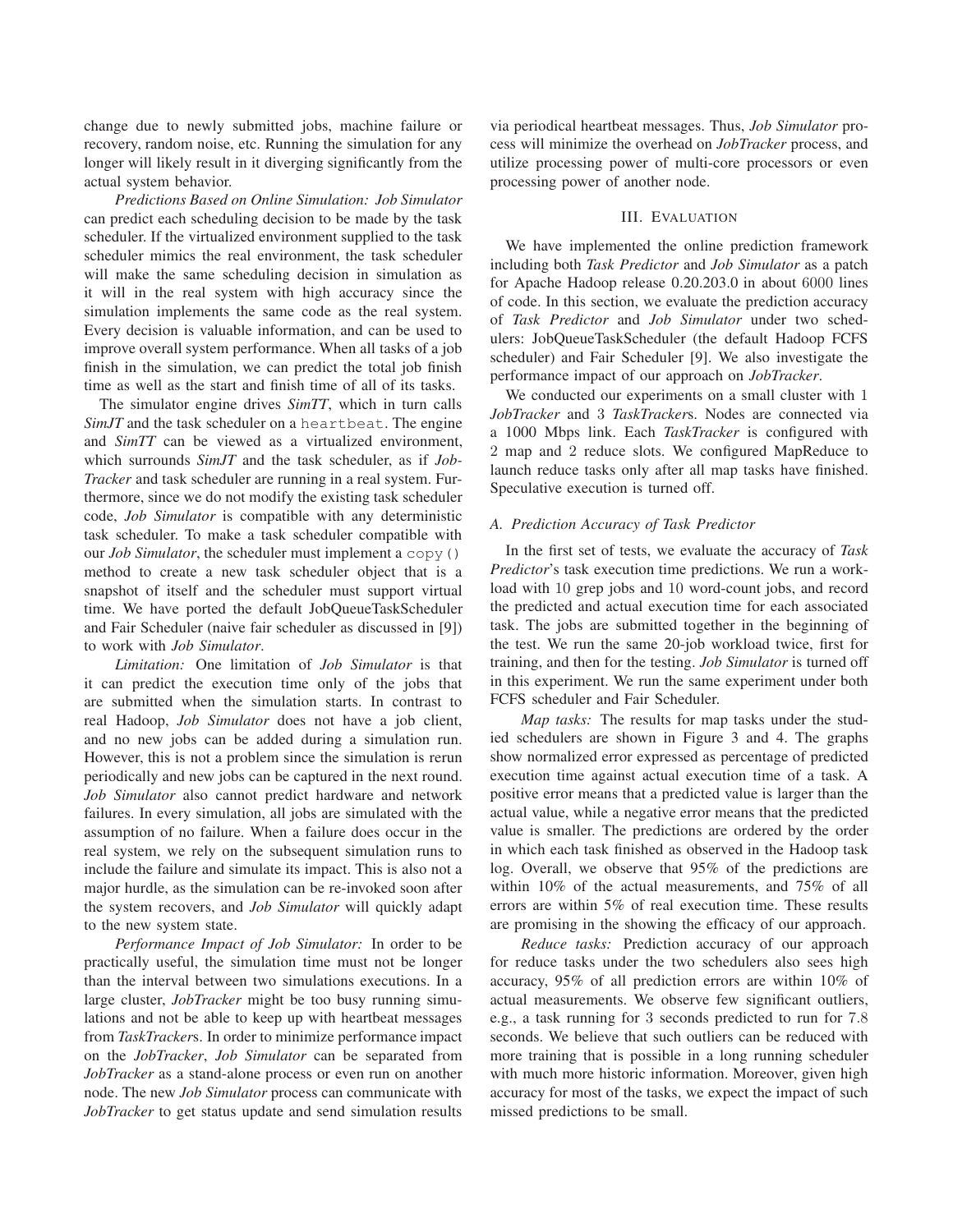

Figure 3. Prediction errors for map tasks under FCFS scheduler.



Figure 4. Prediction errors for map tasks under Fair Scheduler.

#### *B. Prediction Accuracy of Job Simulator*

In the next test, we study the accuracy of *Job Simulator*. For this purpose, we run a workload of 10 word-count jobs twice, first for training *Task Predictor* as before, and then for testing *Job Simulator*. In this case, we did not use grep jobs as they involve dependency between jobs. For every test, we record predicted execution time of each task and each job. We show the results of predicted execution time of each of the 10 jobs under the two studied schedulers in Figures 5 and 6. Individual lines show how predicted execution time of each job changes as the workload executes. A line stops when a job completes as no further predictions are made for that job. Flat lines, as seen for FCFS in Figure 5, show that our predictions do not change over time and are accurate from the beginning of the workload run. Error in predicted execution time of each job is observed to be within 10 seconds for the 900 seconds workload. Results for Fair Scheduler also show stable prediction for each job, with error observed to be within 40 seconds. Given the 900 seconds workload runtime, we note that we can predict finish times of jobs 15 minutes earlier (as long as no other job is submitted during our simulation).

To further understand the accuracy of *Job Simulator*, we divide prediction of task execution time provided by *Task Predictor* and prediction of task start time provided by *Job Simulator*. We compare the start time of each task predicted by *Job Simulator* against the actual start time of the task. Since *Job Simulator* runs periodically, the information is most useful for a short time window in the near future, when



Figure 5. Prediction of job execution time under FCFS scheduler.



Figure 6. Prediction of job execution time under Fair Scheduler.

the scheduler can act on the information. To test this, we determine all tasks that start to run in a 30-second or 60 second window after each simulation run, and compare the error of actual start time and predicted start time of these tasks. Figures 7 and 8 show average prediction error of start time of all tasks within each window. FCFS results show almost perfect predictions with average errors of less than 2 seconds for the 900 second workload for both the cases of 30-second windows and 60-second windows. Fair Scheduler results, however, show much higher average errors, up to 70 seconds. This is because Fair Scheduler is more sensitive to small differences in task execution time. A small difference may result in a task from a different job scheduled, or a task scheduled to another node or after a long interval. Some tasks are predicted out-of-order as compared to actual execution trace, so the error could be very large.

To avoid bias due to high-error tasks, we calculated average percentage of tasks within each window that are predicted to start within an error bound. Moreover, map tasks must be predicted to run on the same nodes that they are actually scheduled on. The result is shown in Figure 9 and shows that under Fair Scheduler, nearly 80% of tasks in a 30-second window are predicted correctly with an error of less than 2 seconds. Hence, we observe that *Job Simulator* is accurate for most of the tasks, even though 20% tasks are predicted to run out-of-order with much higher errors.

#### *C. Performance Overhead of Online Simulation*

To study the overhead of our online prediction framework caused by the periodic running of the online simulation,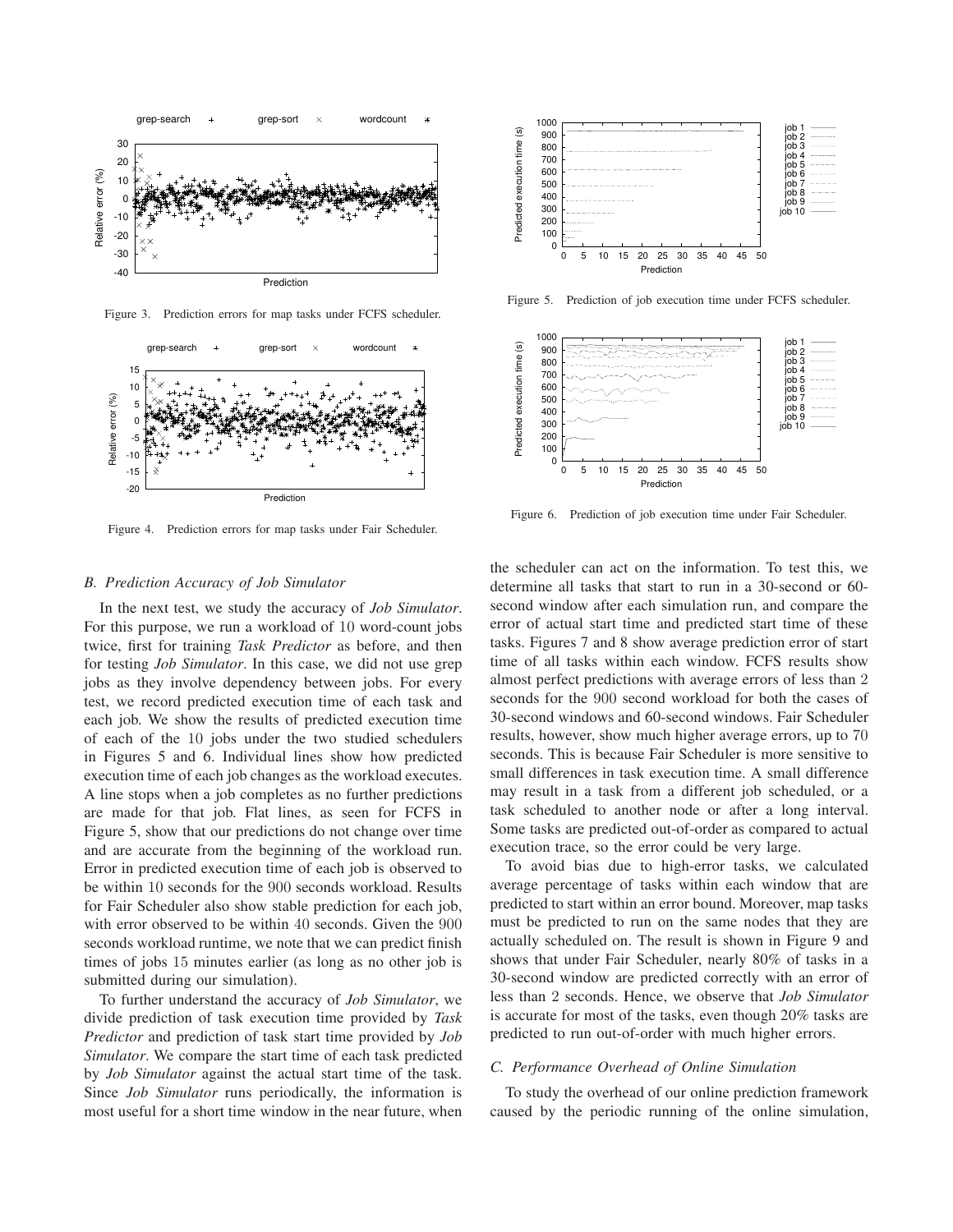

Figure 7. Average prediction error for task start times within a short time window under FCFS scheduler.



Figure 8. Average prediction error for task start times within a short time window under Fair Scheduler.

we run the same workload of 10 grep and 10 wordcount jobs with and without *Job Simulator*. We vary the simulation period and measure the impact of running the extra simulations on our workload performance. We use the Fair Scheduler for this purpose (though not shown, FCFS shows similar results). We summarize average job execution time, maximum job execution time (workload execution time), and heartbeat processing rate (calculated by number of heartbeats processed divided by length of experiment) in Table I. Running *Job Simulator* every 20 seconds incurs a 1.29% overhead in workload execution time and a 5.29% reduction in heartbeat processing rate. In larger clusters, we expect higher overhead on *JobTracker* and as a result propose separating *Job Simulator* process in order to lower the overhead on *JobTracker*.

In summary, our results show that *Job Simulator* can help in improving scheduling performance while imparting small overhead.

## IV. CASE STUDIES: DYNAMIC SCHEDULING AND DATA PREFETCHING

In this section, we introduce two use cases for our online simulations framework, namely data caching and prefetching, and dynamic scheduler selection (Figure 10), and outline how it can be employed to improve the overall performance and efficiency in each case.

## *A. Data Caching and Prefetching*

Data caching for MapReduce systems has been the focus of recent research. For instance, PACMan [10] is a caching



Figure 9. Percentage of relatively accurate predictions within a short window.

| Job Simulator | average       | maximum       | heartheat  |  |  |  |
|---------------|---------------|---------------|------------|--|--|--|
| interval      | exec. time(s) | exec. time(s) | proc. rate |  |  |  |
| off           | 735           | 1293          | 1.00       |  |  |  |
| 60s           | 728           | 1297          | 0.98       |  |  |  |
| 30s           | 743           | 1302          | 0.96       |  |  |  |
| 20s           | 751           | 1310          | 0.94       |  |  |  |
| 10s           | 769           | 1331          | 0.89       |  |  |  |
| 5s            | 825           | 1384          | 0.80       |  |  |  |
| Table I       |               |               |            |  |  |  |

OVERHEAD OF RUNNING *Job Simulator* MEASURED IN TERMS OF AVERAGE JOB EXECUTION TIME, MAXIMUM JOB EXECUTION TIME AND HEARTBEAT PROCESSING RATE.

service for data-intensive parallel computing frameworks such as MapReduce. While PACMan is effective in reducing average completion time of jobs by over 50%, the authors also note that data processed by over 30% of tasks is accessed only once, which cannot benefit from caching. Thus, even with large amounts of RAM, e.g. 20 GB per node in PACMan, caching efficiency can still be improved.

Our system can facilitate much higher efficiency than generalized caching. Rather than caching previously accessed data in memory and hoping that some tasks will access the cached data, we can use our system to predict which data blocks will be accessed on which node. Then, we can prefetch or retain only the needed data blocks into memory just before tasks start to run. Thus, the I/O latency of the data access is hidden from the task when it starts, and depending on the accuracy of our predictions (that is high as shown in our evaluation), we can achieve significantly higher hit ratio. Moreover, data that is not likely to be accessed again can be discarded immediately, e.g., the 30% of jobs observed in PACMan will have their data prefetched and see a performance gain, but their data will be discarded after the first use to free the cache and benefit other jobs. Thus, using our approach also eliminates the need for reserving large amounts of RAM for caching, which would otherwise be needed to support such jobs.

Prefetching is good at reducing data loading time for all tasks with modest RAM usage. However, it can impose increased load on disk if we discard data from RAM as soon as the processing is finished. Prefetching works best if a long queue of jobs are waiting to run. In contrast, caching can reduce load on disks by absorbing recurring access to the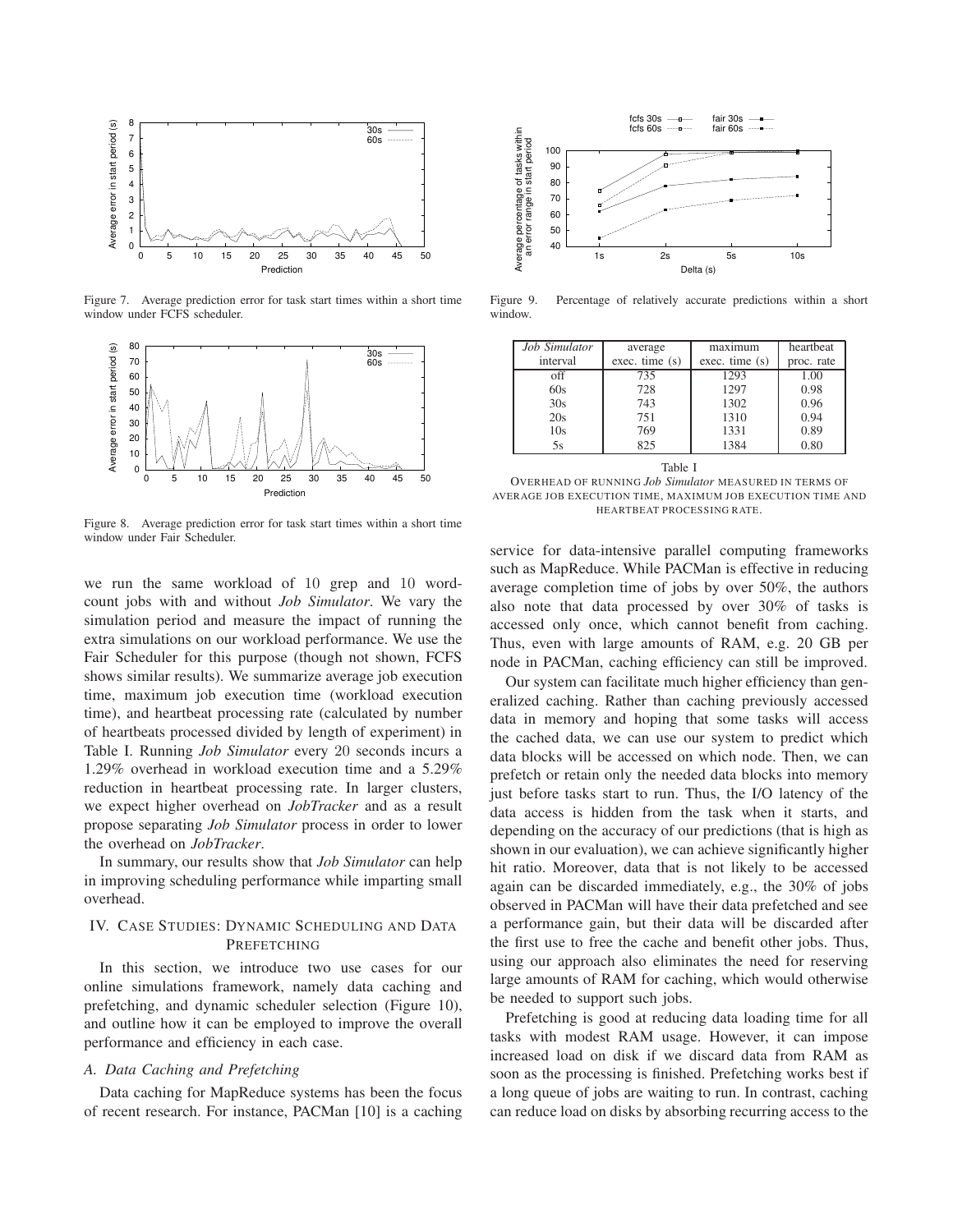

Figure 10. Use Cases of Online Prediction Framework.

same data block from disks. To get the best performance and efficiency, scheduler should work together with both caching and prefetching.

We will use an example to illustrate how caching and prefetching can improve performance and efficiency of Hadoop. Suppose 3 jobs as shown in Table II are submitted to a MapReduce system. The finish column shows estimated finish time of each job in the baseline MapReduce system. With these numbers, in a baseline system, the 3 jobs account for 340 cluster-seconds in a baseline MapReduce system. With caching enabled, only job 3 can benefit from caching because it accesses data d1 which was also accessed by job 1. Job 1 and job 2 access data for the first time, so these data cannot be cached and cannot be sped up. Assume job 3 get a speed up of 50%, and it runs for 50 seconds. Therefore, The 3 jobs account for 290 cluster-seconds in total with caching enabled. If we can predict task locations and prefetch data blocks for all tasks, we can preload data into RAM for each job and we can speed up each job by 50%, regardless of whether data has ever been accessed before. The 3 jobs account for 170 cluster-seconds in total with prefetching enbaled. In terms of performance, Prefetching outperforms baseline by 100% and caching by 70%. Prefetching can improve performance of the system, but it imposes more load on underlining disk resource. Because we prefetch data  $d1$  again for job 3,  $d1$  is read twice – once for job 1 and once for job 3. Total data read for prefetching is 3 GB, the same as baseline. In comparison, with caching enabled, we do not need to read data  $d_1$  again for job 3, because  $d_1$  is already cached in RAM. Total data read for caching is 2 GB, a 50% improvement over baseline and prefetching.

| Job | <b>Start</b> | Finish | Accessing data |
|-----|--------------|--------|----------------|
|     |              | 100    | d1(1GB)        |
| っ   | 10           | 150    | d2(1GB)        |
| 3   | 200          | 300    | d1(1GB)        |

Table II JOBS IN A MAPREDUCE SYSTEM.

| Job                         | <b>Baseline</b> | w/ caching | w/ prefetching | w/both |
|-----------------------------|-----------------|------------|----------------|--------|
|                             | 100             | 100        | 50             | 50     |
|                             | 1GB             | 1GB        | 1GB            | 1GB    |
| $\mathcal{D}_{\mathcal{L}}$ | 140             | 140        | 70             | 70     |
|                             | 1GB             | 1GB        | 1GB            | 1GB    |
| 3                           | 100             | 50         | 50             | 50     |
|                             | 1GB             | 0GB        | 1GB            | 0GB    |
| Overall                     | 340             | 290        | 170            | 170    |
|                             | 3GB             | 2GB        | 3GB            | 2GB    |

Table III PERFORMANCE AND RESOURCE CONSUMPTION OF THE JOBS.

In fact, caching and prefetching can work together and make the system optimal. Consider the same example with caching and prefetching both enabled. Consider with prefetching enabled, and we keep data prefetched and processed in RAM, as we would do with caching enabled. All jobs can be sped up by 50%, and total CPU used is 170 cluster-seconds. For data read from disks, we don't need to read d1 again for job 3, so total data read from disks is 2 GB. Overall, Table III summarizes the pros and cons of caching and prefetching.

#### *B. Dynamic Scheduling*

The default scheduler in MapReduce, JobQueue-TaskScheduler, is a first-come-first-serve (FCFS) scheduler. Under JobQueueTaskScheduler, all jobs are sorted by submission order into a queue, and the scheduler always picks new tasks from the first job in the queue, until the first job finishes and the second job is promoted to be the new first job. A major drawback of FCFS is that subsequent jobs must wait until preceding jobs finish. If the first job in the queue is a large job, subsequent small jobs must wait for a long period before they are executed. A new class of schedulers, including Quincy [13] and Delay Scheduling [9], tries to solve the problem of long delays for small jobs in FCFS. Multiple jobs are allowed to run concurrently and share the resource of a cluster in term of task slots fairly, so small jobs are not blocked by long-running large jobs. Wang et. al. [11] have shown different workloads perform differently under different scheduler. Hence, the scheduling strategy should be determined at runtime, based on the properties of the jobs currently running in the cluster and the ones waiting in the queue.

Our online prediction framework can solve exactly that problem, by predicting the execution time of the current workload under different scheduler policies in faster virtual time. In Section III we have shown that running the simulation every 20 seconds is sufficiently frequent to be accurate, as running time of most tasks is in the minutes. Thus, the system can provide feedback in time to make the next real scheduling decision. Of course, this technique should not be